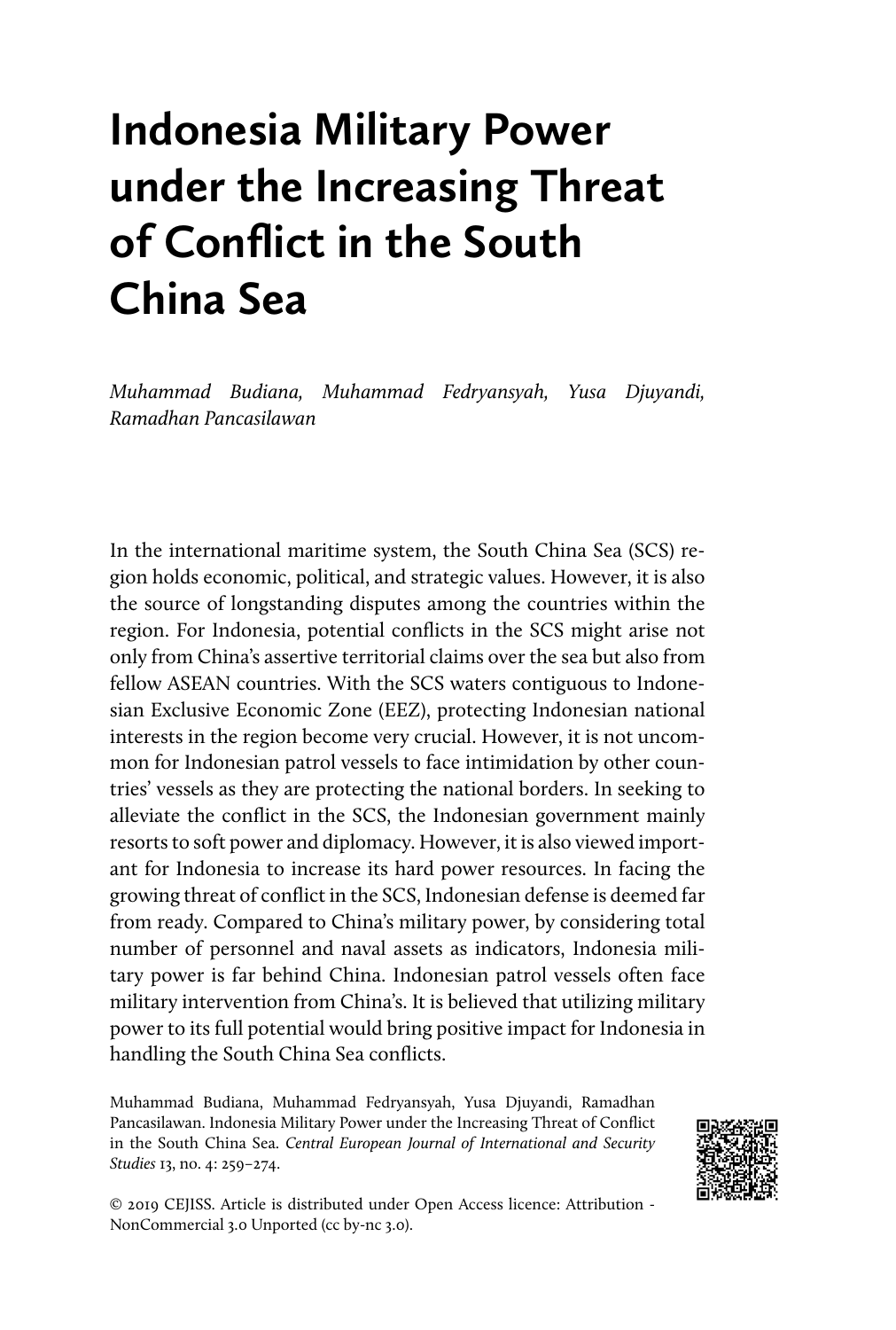*Keywords: sea, Indonesia, China, conflict, defense.*

## **Introduction**

*CEJISS 4/2019* 

The South China Sea (SCS) is one of the most critical economic, political, strategic, and even military regions in the world. The waters are directly bordered by Brunei, China, Malaysia, the Philippines, Taiwan, and Vietnam. All of them have competing claims of territorial sovereignty in the region. Brunei, China, Malaysia, the Philippines, Taiwan, and Vietnam. All of the claimant countries of the SCS provide different historical and judicial supports for their claims. The SCS is also rich in geographical potentials and natural resources. More than half of the total fishing vessels of the world pass through the waters, which serve as the commercial gateway of international shipping lines, especially the cross-sea trade routes connecting Europe, America, and Asia trade routes. The rapid economic growth throughout Asia has also contributed to the significance of the region in the world's geopolitics. As the region is becoming increasingly appealing, the potential for conflict is also growing.

The potential conflict among the countries in the region was heightened when the Chinese government asserted territorial claims, followed by the increasing military activities surrounding the region. Regilme (2018) revealed that many countries around the SCS, particularly in Southeast Asia, denied China's claim over the SCS and demanded that China stop its military activities in the region. China's assertive territorial claims and increasing military activity in the SCS are driven by a growing threat posed by the US military presence in Southeast Asia, also bolstered by the rapid growth of its economy Regilme (2018). In addition to increased efforts to reclaim land in SCS, China also keeps building infrastructure on the disputed islands. The country is also known to deploy its military in the region, strictly complying with the non-binding SCS Code of Conduct (COC) rather than joining a binding COC.

The Southeast Asian countries, including Indonesia, are expected to play a significant role in seeking to promote a resolution in the disputed region. With some part of the SCS within Indonesia's EEZ, China's assertive claim over the most part the South China Sea is deemed detrimental to Indonesia (Sinaga & Robertua, 2018). The South China Sea has a strategic position and vital to Indonesian political and economic sovereignty. Being Indonesia's outermost islands, Natuna waters lie in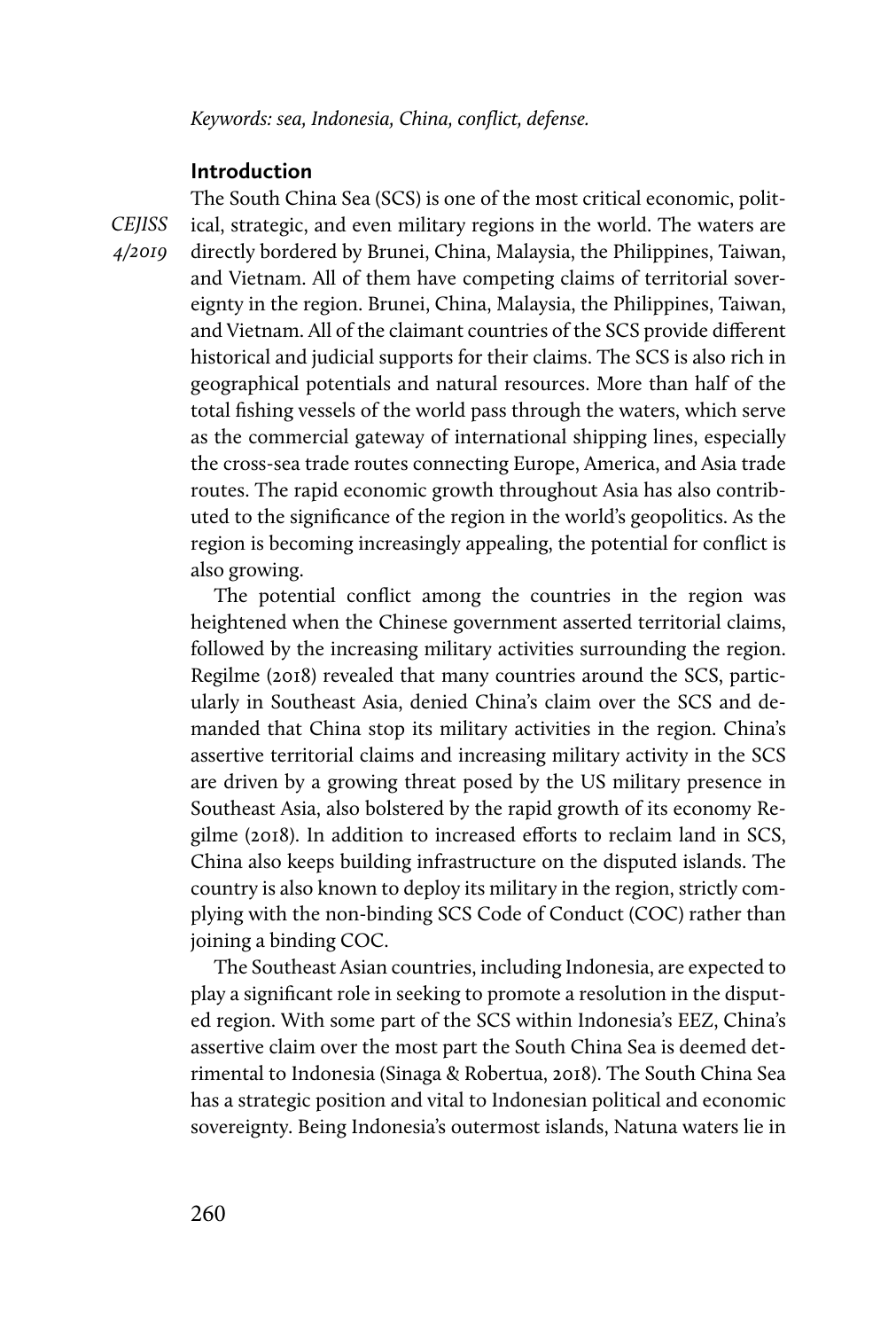the country's Exclusive Economic Zone (EEZ) and is contiguous with some parts of the SCS claimed by China. Based on this maritime jurisdiction, Indonesian authorities seized some Chinese fishing trawlers trespassing its EEZ (Weatherbee, 2016). One incident led to another. In March 2016, China's Coast Guard rammed one of the country's fishing boats, prying it free from the Indonesian authorities' patrol vessel (Weatherbee, 2016). A similar incident took place in June 2016. The Indonesian naval corvette (KRI Imam Bonjol 383), when trying to drive out a fishing vessel trespassing the North Natuna ZEE, was intimidated by a China's patrol vessel (Gumilang, 2016).

The South China Sea region is bordered by many sovereign countries. A tension between Indonesia and China is only one case of border incident among many others. In February 2019, a Vietnamese government ship was also intimidated by an Indonesian naval vessel when it was about to capture a Vietnam's fishing vessel violating the sea boundary in Natuna (Tariden, 2019). China's territorial claim over the most part of the South China Sea has created friction and provocation, exacerbating the situation and heightening the tension among ASEAN countries within the region. In addressing the situation, it is crucial for the Indonesian government to wield soft power through diplomatic channels while also improving military power in order to prevent border incident with its neighboring countries. It is also important for Indonesian government to reflect on China's policy on the South China Sea which, according to Beukel (2010), since 2006 has maintained balance of soft power and hard power in exercising its power and influence in the region.

It is important for a country to wield both its soft and hard powers in managing potential border disputes since it is closely related to maintaining sovereignty. Even though diplomatic protest is the preferred course of action to avoid open conflict, with countries' patrol vessels continually violating and provoking, it brings up a question of vital importance, how effective is diplomacy in dealing with this problem? Do the intrusions by other countries' vessels stem from the inability of Indonesian patrol vessels to impose significant threat? In order to address the question, an analysis should be carried out on Indonesian defense strength in the midst of a growing threat of conflict in the South China Sea region.

To position this research within the general picture of current scholarly discussion on the issue, other related research papers are also

*Muhammad Budiana Muhammad Fedryansyah Yusa Djuyandi Ramadhan Pancasilawan*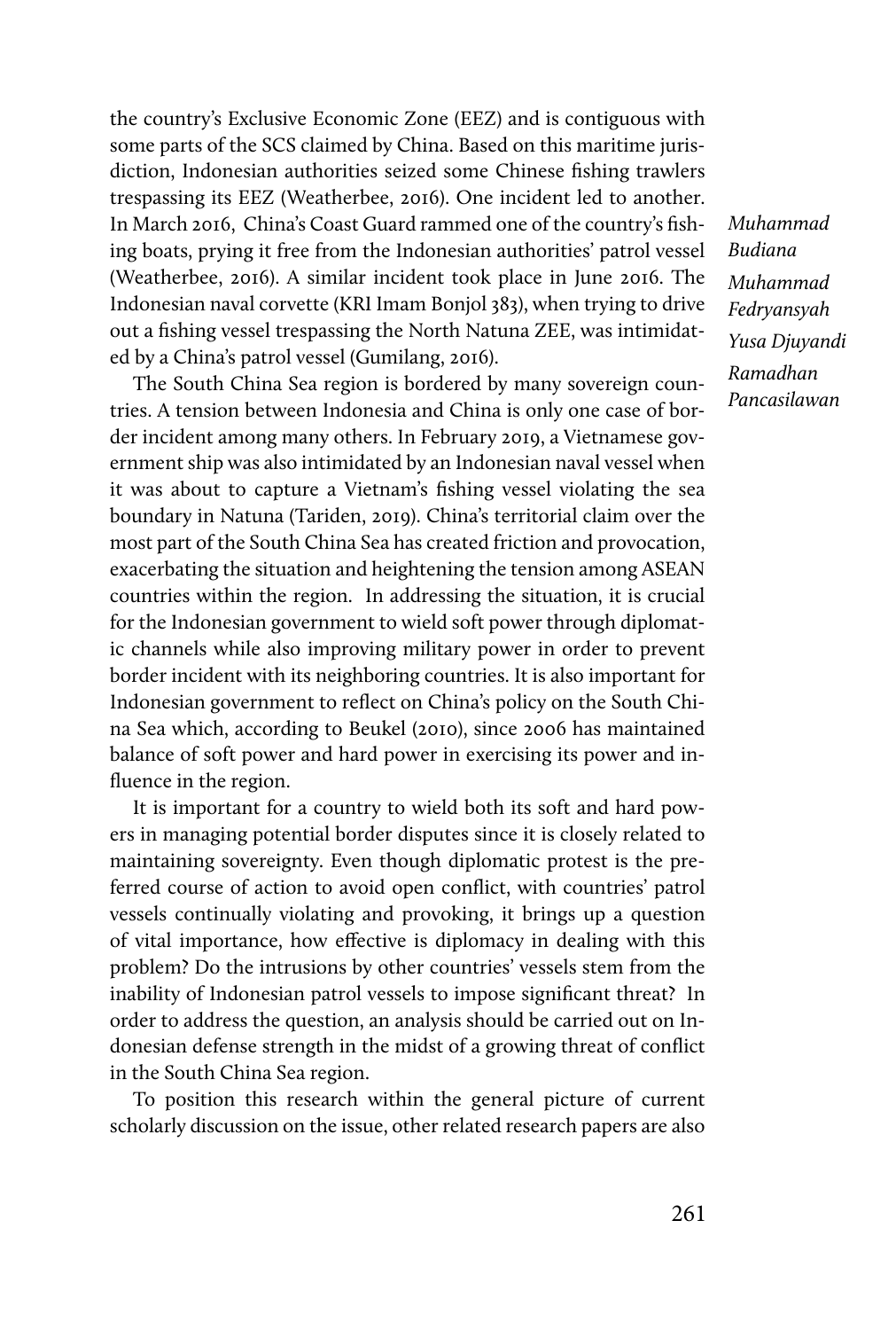discussed in this paper. Based on some previous publications, it was revealed that diplomatic efforts are the preferred means undertaken by the Indonesian government in dealing with the SCS disputes, such as diplomatic channels. In addressing the conflict in the SCS, Indonesia is maintaining a non-hostile stance towards any neighboring country, including China. However, it is not unlikely that Indonesia may at any time take more aggressive measures(Aplianta, 2015; Connelly, 2016; Sinaga & Robertua, 2018) While Malaysia has taken the same course of action as Indonesia in dealing with the situation, that is by diplomatic bilateral negotiations, the Philippines has taken more confrontational approaches to China's actions in the South China Sea (Kreuzer, 21016). In other words, from a few studies, there have been no studies that analyze how the Indonesian defense forces in the Middle Threats South China Sea conflict.

## **Theoretical Framework**

#### *Defense*

Every country has the right to protect itself and defend itself from any potential threat to its sovereignty. Without sovereignty, a country will have difficulty in determining its future. Maintaining national sovereignty could mean strengthening defense forces. According to Dönges & Hofmann (2018), defense is defined as "the act of shielding against an existential threat with military means." National defense is inextricably linked to the theory of deterrence, which suggests that a country's armed force should be at the ready to deter coercive actions from any adversaries. The idea of deterrence is intimately bound with military power in that a country devises a national defense strategy showcasing the military power in order to dissuade an adversary from taking an intrusive action (Buzan, 1987).

Similarly, Ate (2008) also stated that the main function of national defense is to protect national sovereignty and territorial integrity from external threats in the form of military aggression initiated by other countries. Based on the aforementioned idea of defense, it can be understood that superior military power contributes substantially to national defense. Therefore, superior military power by virtue of the number of personnel and the availability of modern weaponry would pose a significant threat to other countries. Conversely, a country without superior military power and strategy might find it difficult to deter any potential military threats from other countries.

*CEJISS 4/2019*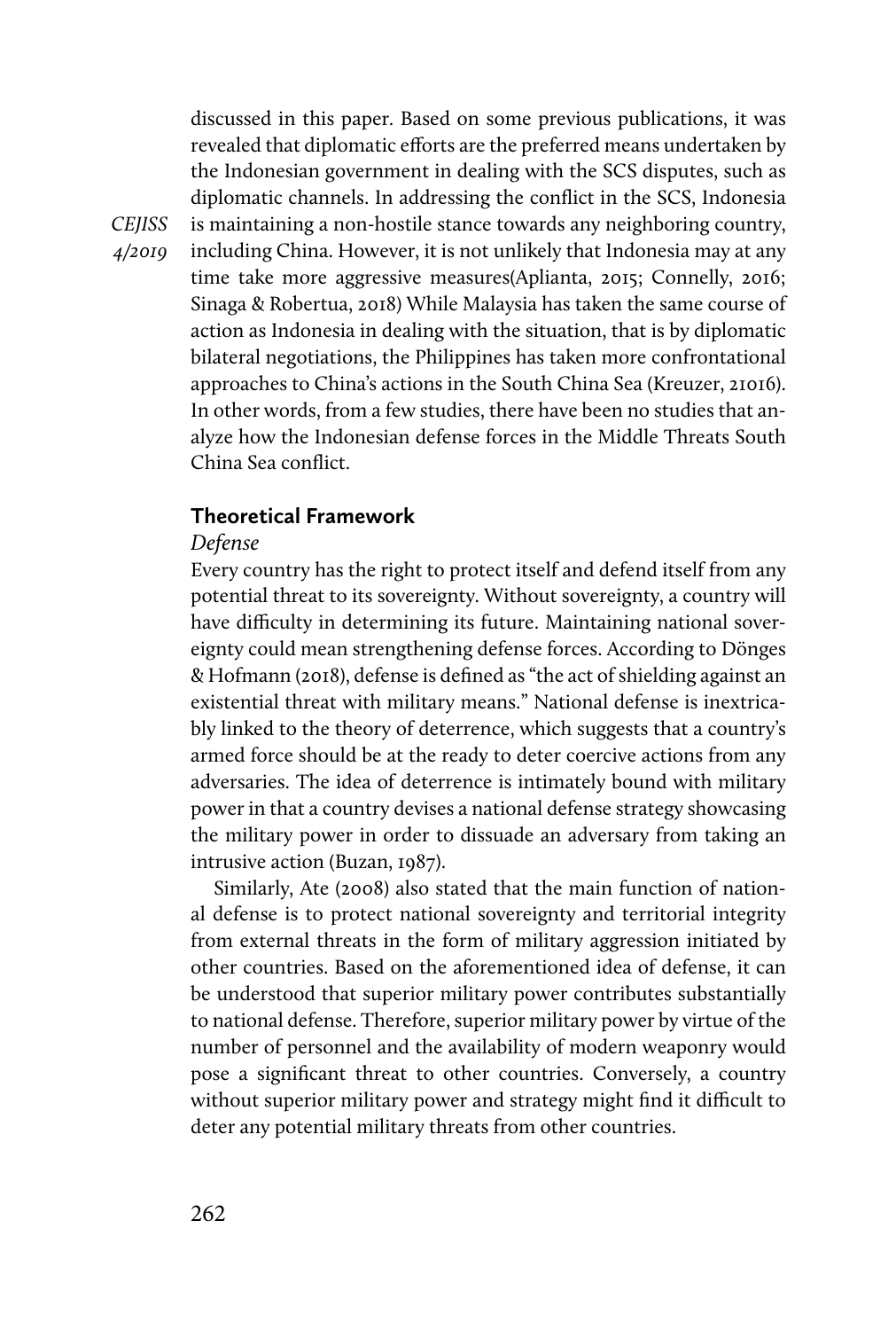Military warfare capability, as described by Tellis, Bially, Layne, & McPherson (2000), provides output in the form of national power. In order to realize it, the military must be able to utilize its national resources and turn them into special warfare capabilities. Military power, thus, depends on the state budget allocation to military expenditure, the total number of military personnel, military doctrine adhered to, effective training, military education, and organizational governance. In general, the framework that can be used to test military capability as a dimension of national power output can be assessed from the military capability to identify national resources received from the government (Strategic Resources); matters related to how the variables supporting these resources are then converted to effective capabilities (Conversion Capability); and finally, the ability of combat forces to understand the spectrum of war competencies that can reach to a greater or lesser degree (Combat Proficiency) (Tellis et al., 2000).

In terms of strategic resources, military power is analyzed with respect to *Defense Budgets; Manpower; Military Infrastructure; Combat research, development, test, and evaluation (RDT&E) Institutions; Defense Industrial Base; Warfighting Inventory and Support*. In terms of *Conversion Capability*, factors concerning *threats and strategy*, *Structure of Civil-Military Relations, Foreign Military-to-Military Relations, Doctrine, Training, and Organization, Capacity for Innovation* become the indicators. Similarly, in terms of *Combat Proficiency*, there are a number of indicators that should be taken into account, such as military capabilities in irregular operations, such as ambush, hit-and-run, and snipping operations; coordinated infantry and artillery operations; coordinated deep attack; join warfare; adaptive warfare; Knowledge-based warfare; Multimission water control, limited sea control, and deep strike (Tellis et al., 2000).

#### *Conflict*

Etymologically, the word conflict is derived from Latin, *con* meaning together and *fligere* which means impact or collision. In general, conflict contains a series of contradictions and disagreements between individuals, from class conflict, opposition to international warfare (Setiadi & Kolip, 2011).

Fisher dan Kartikasari (2001) revealed that conflict can be defined as a social situation in which two or more groups have different goals or values. Furthermore, conflict is a type of interaction marked by a *Indonesia Military under the Threat of Conflict in the South China Sea*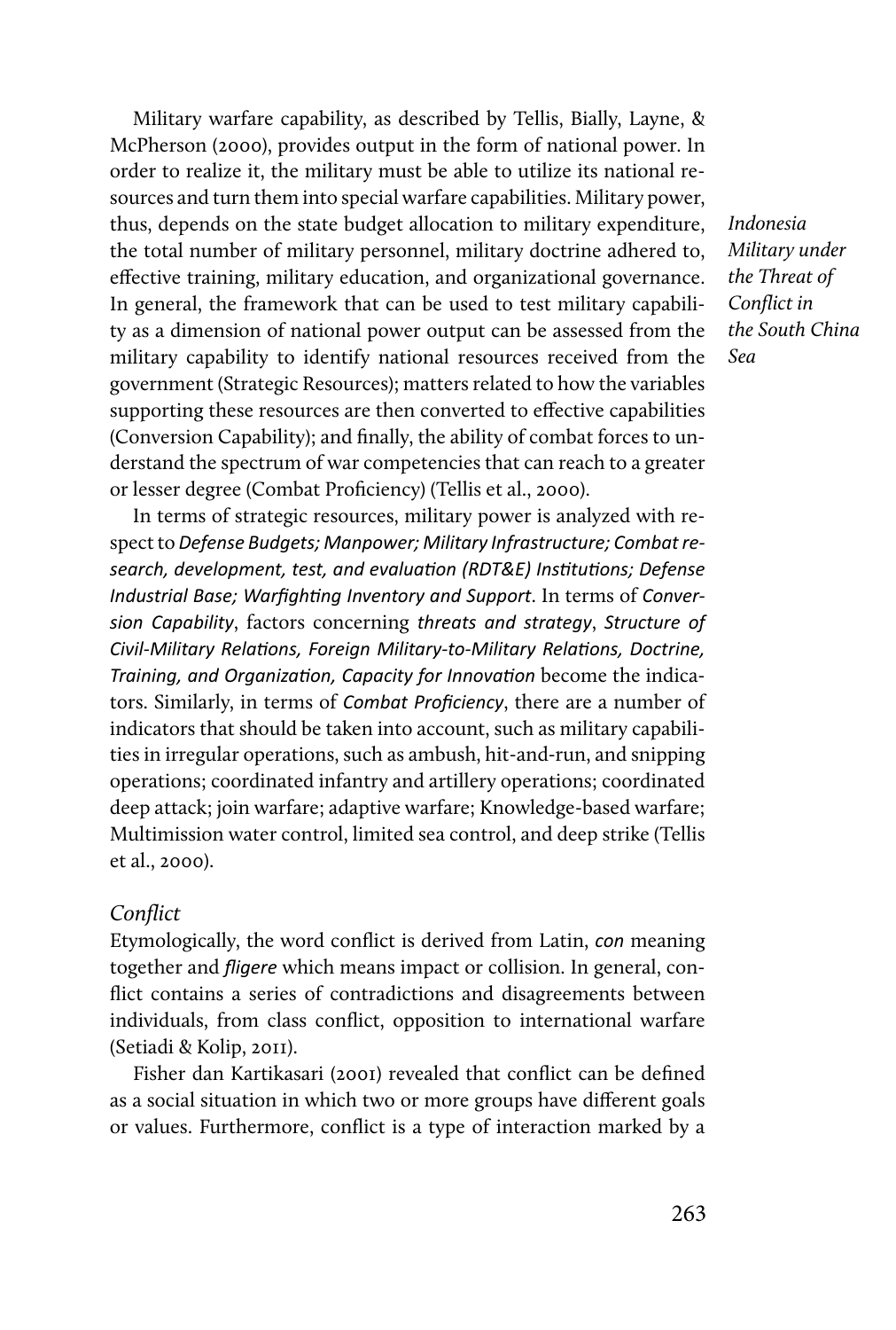clash or collision between conflicting interests, ideas, policies, programs, and personal or other fundamental issues (Plano, Riggs, & Robin, 1994). Clash of conflicted groups can be described as differences in opinion, rivalry, and disagreement between individuals, individual group, with individuals or groups of individuals, groups and the government (Surbakti, 2010).

*CEJISS 4/2019* 

> There are many situations or conditions from which conflicts may arise, and there is no single explanation of why conflicts occur, as noted by Rahim (2001), the following common elements in conflict:

- 1. Conflict includes opposing interest between individuals or groups in a zero-sum situation;
- 2. Such opposed interest must be recognized for conflict to exist;
- 3. Conflict involves beliefs, by each side, that the other will thwart (or has already thwart) its interest;
- 4. Conflict is a process; it develops out of an existing relationship between individuals or groups and reflects their past interactions and the context in which these took place; and.
- 5. Imply actions by one or both sides that do, in fact, produce thwarting of others goals.

Based on the explanation above, it is safe to say that conflict is a process that reflects an interaction between individuals and groups with different interests that thwart each other in achieving their respective goals. In the context of relationship between countries, conflict may arise at any time. Conflict may arise from various reasons, such as different opinions, hostile attitudes, and certain types of diplomatic or military actions, such as territorial expansion, security measures, control of valuable resources, market access, prestige, unification with neighboring ethnic groups, world revolution, and overthrowing of a hostile government.

# **Method**

The research method used in this study is a qualitative method, the use of this method is based on the reason that researchers want to try to look deeper into the strength of the Indonesian military in dealing with potential threats in the South China Sea. This study analyzes data sourced from secondary data, such as comparisons of military forces whose data are obtained from Global Fire Power and from other studies that discuss Indonesian defense forces and potential threats in the South China Sea. While the primary data in this study were obtained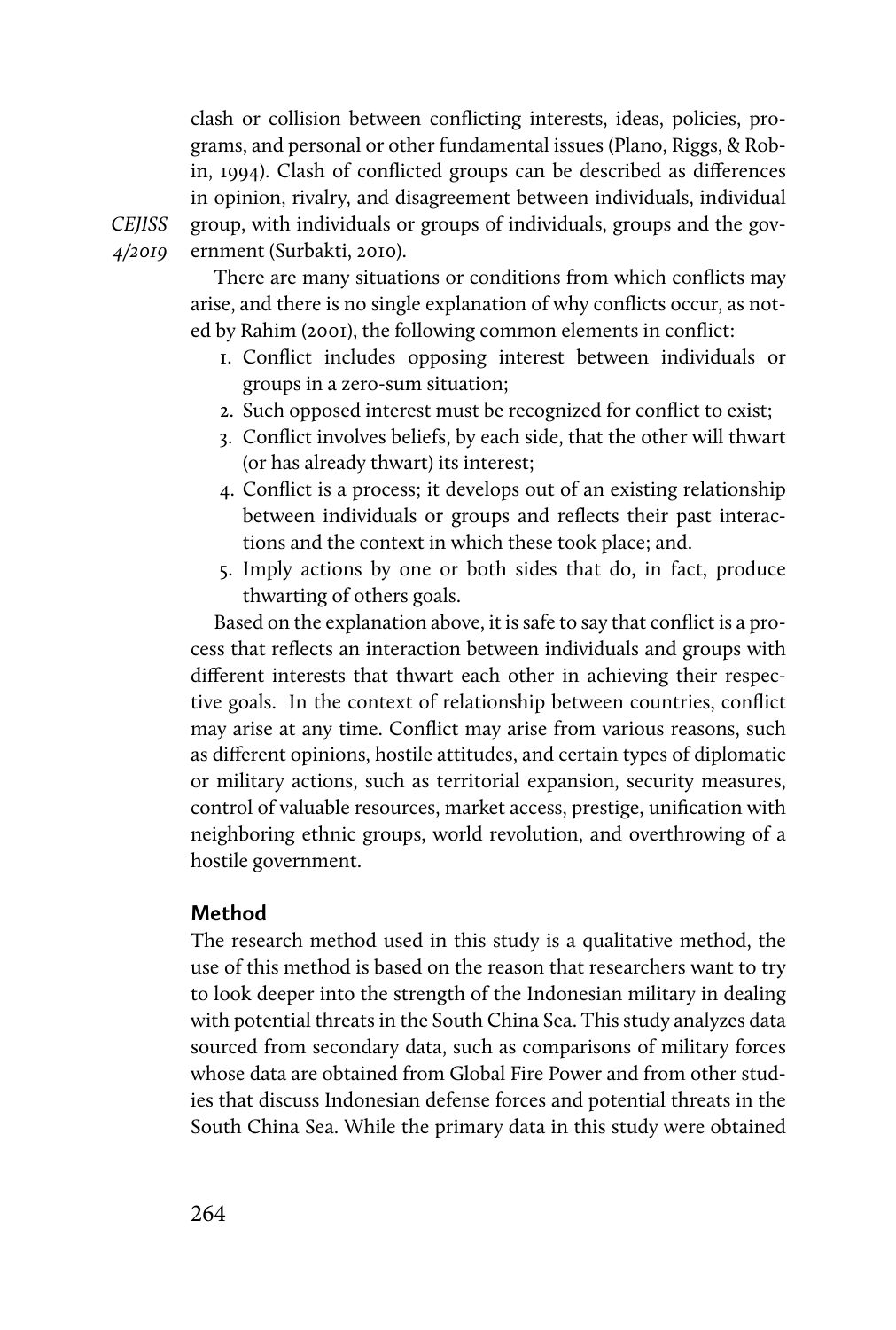from observations of reports concerning the occurrence of collisions between Indonesian patrol vessels and patrol vessels of other countries, especially China, on the border of the South China Sea. Once the data is obtained, the next step is to validate the data using triangulation techniques. This step is carried out so that this research is able to provide a precise or accurate analysis.

#### **Discussion**

With the increasing potential for conflict in the South China Sea, Indonesia is encouraged to take a more active role in promoting a resolution in the disputed region. The South China Sea is the site of several complex territorial disputes, including territorial disputes and maritime boundary dispute, which remain unresolved. Indonesia is maintaining a cautious stance in dealing with the South China Sea disputes (Wiranto, 2016: 8).

However, Indonesia cannot afford to be unguarded in dealing with the problem in the South China Sea. National defense is intended to assert Indonesia's territorial sovereignty in the South China Sea border. Especially from external threats such as in that intersect with China's claim.

At this point China makes the largest claim in the South China Sea, frequently causing tension among other claimant states. The tension between China and Vietnam in the South China Sea was heightened in 1974 when a military incident involving hostile fire took place, arising out of Spartly Island and Paracel Island disputes. In addition, the forced eviction of non-Chinese fishing vessels entering the waters added to the tension (Lunn, 2016).

China's policies on the disputed region are deemed detrimental to other countries around. Even China's policy in the South China Sea region has caused the United States to get involved as an outside force. China's increasingly aggressive behavior in the South China Sea has driven the US to protect its "national interest" in the region. China's rapid economic growth has led the country to take aggressive measures to achieve its ambitions, including by strengthening its military power. The South China Sea is a vital defense base for China in maintaining regional/national political stability.

As stated by Dönges & Hofmann (2018), that a country's actions by military means to protect the country's existence against any threats. Thus, national defense is inextricably linked to the theory of deter*Muhammad Budiana Muhammad Fedryansyah Yusa Djuyandi Ramadhan Pancasilawan*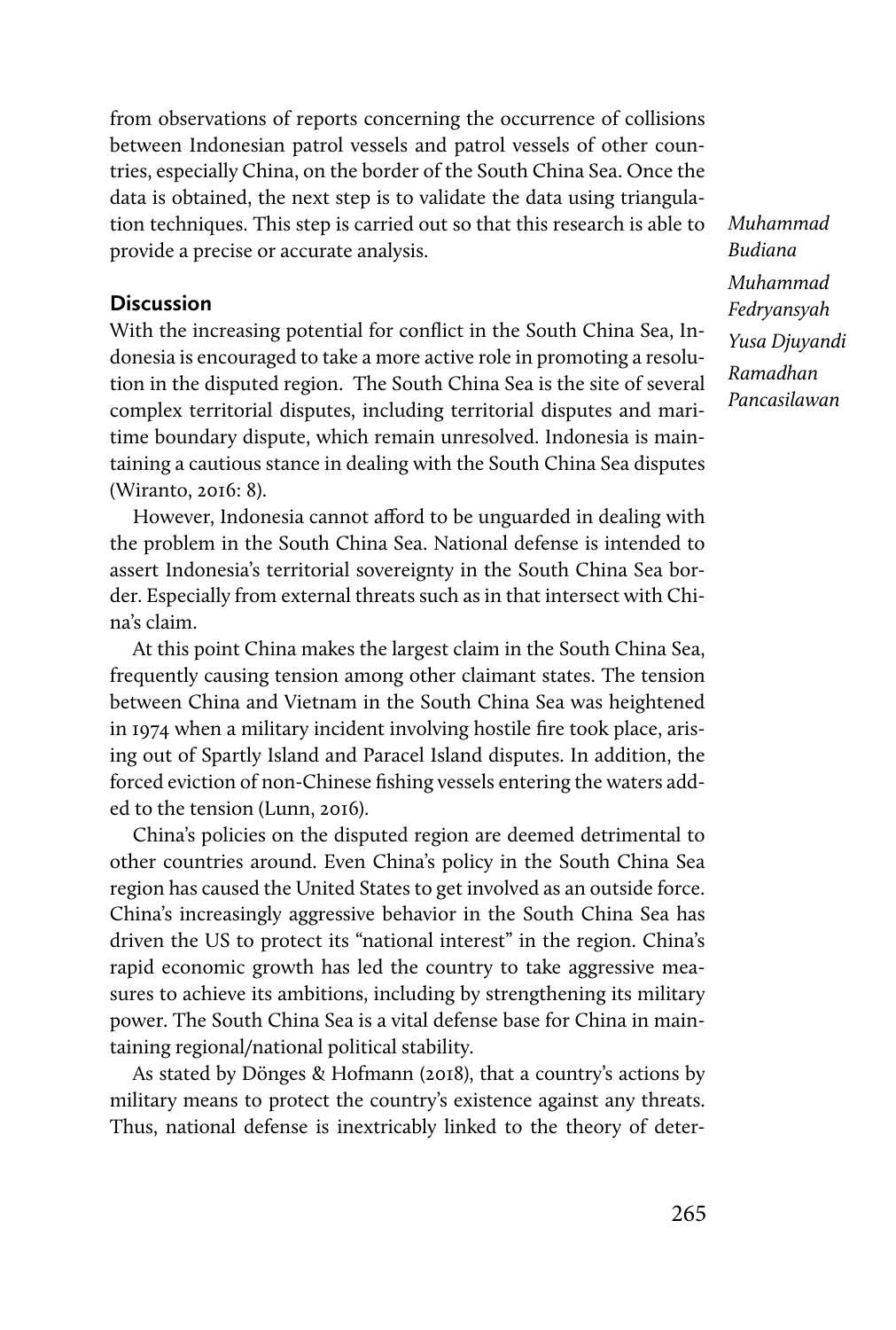rence, meaning that a country's armed force should be at the ready to deter coercive actions from any adversaries. The idea of deterrence goes hand in hand with military power in that a state devises a military strategy to deter any adversaries intending to take aggressive actions (Buzan, 1987). Indonesian national defense is based on its military power by

*CEJISS 4/2019* 

virtue of its total number of military personnel available and strength. In addition, Indonesian military power is also measured based on the total number of weapons available and weapon technology.

Indonesian military power can be examined by taking into account the dimensions of Strategic Resources and Combat Proficiency. According to the release issued by the Global Firepower, Indonesia military power in 2019 is ranked 16th of 137 countries with the index number of 0.2804. This is far behind when compared to China, which is ranked 3rd with the index number of 0,0673. Judging from the numbers, it is safe to say that Indonesian military power is far behind compared to other countries with potential conflicts in the South China Sea region. Following is the elaboration of Indonesia's defense forces compared to China, which is a major force in the potential for conflict in the South China Sea region, according to the aspects measured by Global Firepower.

a. Defense budget

In terms of a defense budget, we can see the comparison of Indonesian and China military powers. According to Global Firepower's report in 2019, Indonesian defense budget reached 6,9 billion US dollars. Meanwhile, China allocated 224 billion US dollars to its defense. This comparison suggests China's greater commitment compared to Indonesia's.

The budget allocated by the Indonesian government to its military spending is not sufficient. Based on GFP's data, Indonesia allocated 6,9 US\$ billion to its defense, which is equivalent to Rp 98 trillion at the exchange rate of Rp 14 thousand/US dollar. The budget size ranked Indonesia as the country with second-largest defense budget after Singapore, with the budget size of US\$ 9,7 billion (Rp 135 trillion).

The budget size does not reflect that Indonesia's military strength is no better than countries that have the potential for conflict in the South China Sea. Based on GFP's data, Indonesia's military power is ranked 15th of 157 countries and 1st among ASE-AN countries.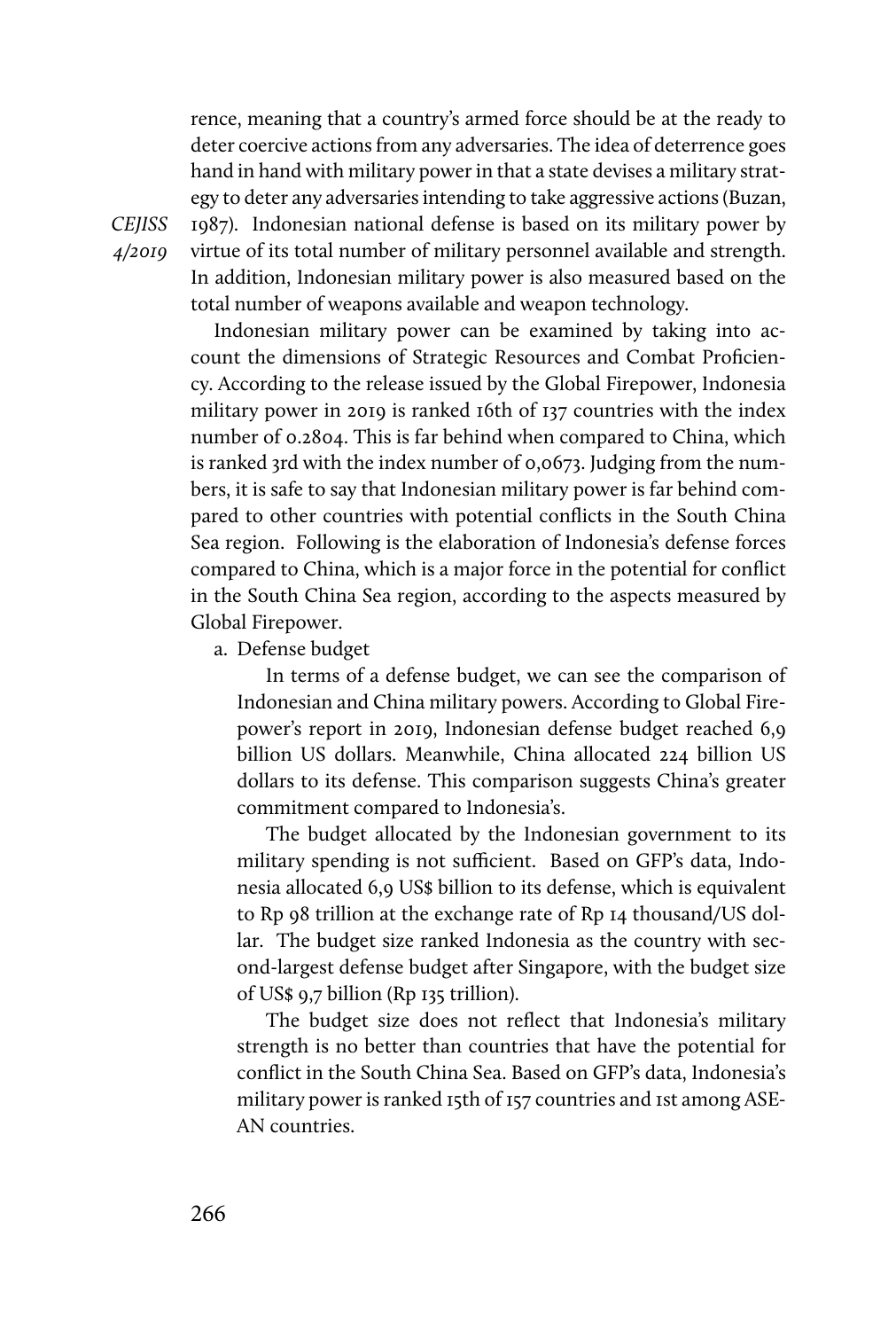## b. Manpower

Head-to-head comparison of Indonesia and China military powers is presented in the following table, using indicators issued by Global Firepower.

| Indicators            | Indonesia           | China                  |
|-----------------------|---------------------|------------------------|
| Total population      | 262,787,403         | 1,384,688,986          |
| Available manpower    | 130,868,127 (49,8%) | 752, 855, 402 (54, 4%) |
| Fit-for-service       | 108,620,545 (41,3%) | 621,105,706 (44,9%)    |
| Reaching military age | 4,450,339 (1,7%)    | 19, 614, 518 (1, 4%)   |
| annually              |                     |                        |
| Total military        | estimated* 800,000  | estimated* $2,693,000$ |
| personnel             | (0.3%)              | (0.2%)                 |
| Active personnel      | 400.000 (0,2%)      | 2,183,000 (0,2%)       |
| Reserve personnel     | 400.000 (0,2%)      | 510.000 (0,0%)         |

Table 1. Comparison of Indonesia and China Military Personnel Strength

*Indonesia Military under the Threat of Conflict in the South China Sea*

Adapted from Global Firepower (2019)

Based on the table, it can be seen the comparison between the strength of Indonesian military personnel with China's. In terms of a total number of military personnel, the estimated number issued by the Global Firepower suggest that Indonesian military personnel is 800,000. Meanwhile, the number of Chinese military personnel is 2,692,000. In other words, China's total number of military personnel is three times larger than Indonesia's.

However, the potential for Indonesian military personnel is higher compared to the number of China's population who have the opportunity to become military personnel. With a large number of the total population, China is ranked as one of the countries with the largest number of military personnel. Therefore, in the context of potential conflicts in the South China Sea region, China seems to have great strength so that there are efforts that claim and increase its military power in the South China Sea Region. This dominance was driven by the emergence of Chinese military insecurity from American military dominance in the Southeast Asian region, bolstered by the rise of China's economy Regilme (2018). In addition to increased efforts to reclaim land in SCS, China also keeps building infrastructure on disputed islands. The country is also known to deploy its military in the region.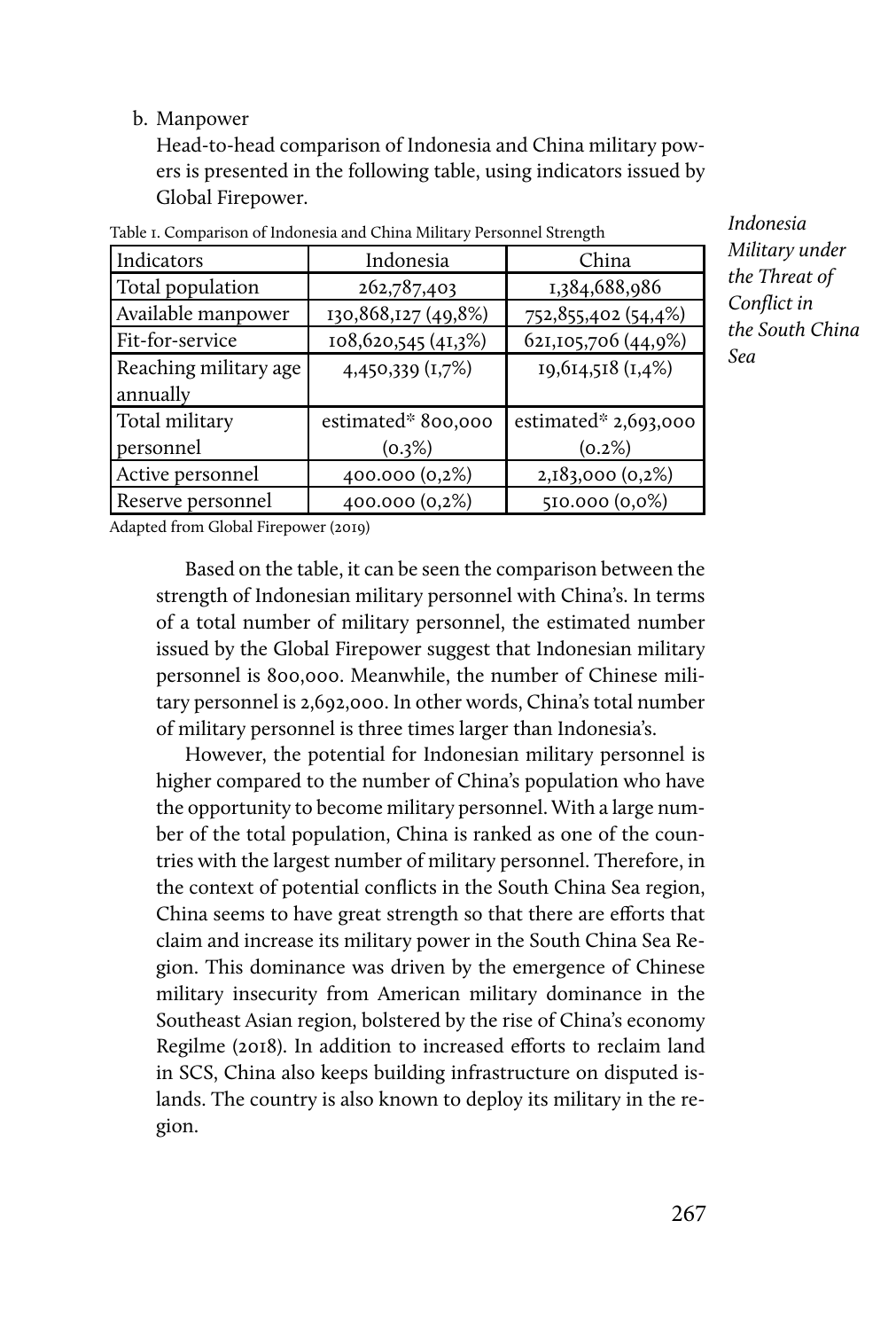#### 3. Logistic

Regarding the completeness of military infrastructure, the data presented by Global Firepower describes several indicators. The data is the basis for comparing the military forces of Indonesia and China. The following table shows a comparison between

*CEJISS 4/2019* 

| sia and China. The following table shows a comparison between                  |
|--------------------------------------------------------------------------------|
| the two countries.                                                             |
| Table 2. Strength Comparison of Indonesian and Chinese Military Infrastructure |

Indicators **I** Indonesia China Labor force 126,100,000 806,700,000 Merchant marine strength  $8.782$  4.287 Major ports/hubs/terminals  $\begin{array}{ccc} 1 & 14 & 16 \end{array}$ Roadway coverage  $\begin{array}{|c|c|c|c|c|} \hline & 437,759 \text{ km} & 3,860,800 \text{ km} \end{array}$ Railway coverage 5.042 km 86.000 km Usable airport  $\begin{array}{ccc} 673 & 1507 \end{array}$ 

| Adapted from Global Firepower (2019) |  |
|--------------------------------------|--|
|--------------------------------------|--|

Though Indonesian military power is still behind China, Indonesia still has the best military force among ASEAN countries. Even the role of Indonesia in dealing with conflicts in the South China Sea region continues to be carried out by increasing its military power and diplomatic approach.

4. Naval strength

Considering the potential conflicts that occur in the South China Sea region are included in the category of maritime territory, the military power between Indonesia and China can be focused on the naval power owned by each country. The following details the comparative power of the Indonesian and Chinese navies based on data reported by Global Firepower.

Based on the table, it can be seen that the assets owned by the Indonesian navy are still far behind compared to China. The most striking comparison is in terms of the availability of submarines. Despite being the largest archipelagic country in the world, Indonesia owns only 5 submarines available. The number is very low compared to China's. China's naval strength is estimated to have 76 units of submarines available. This, of course, contributes to China's assertive territorial claims and land reclamation efforts in the SCS.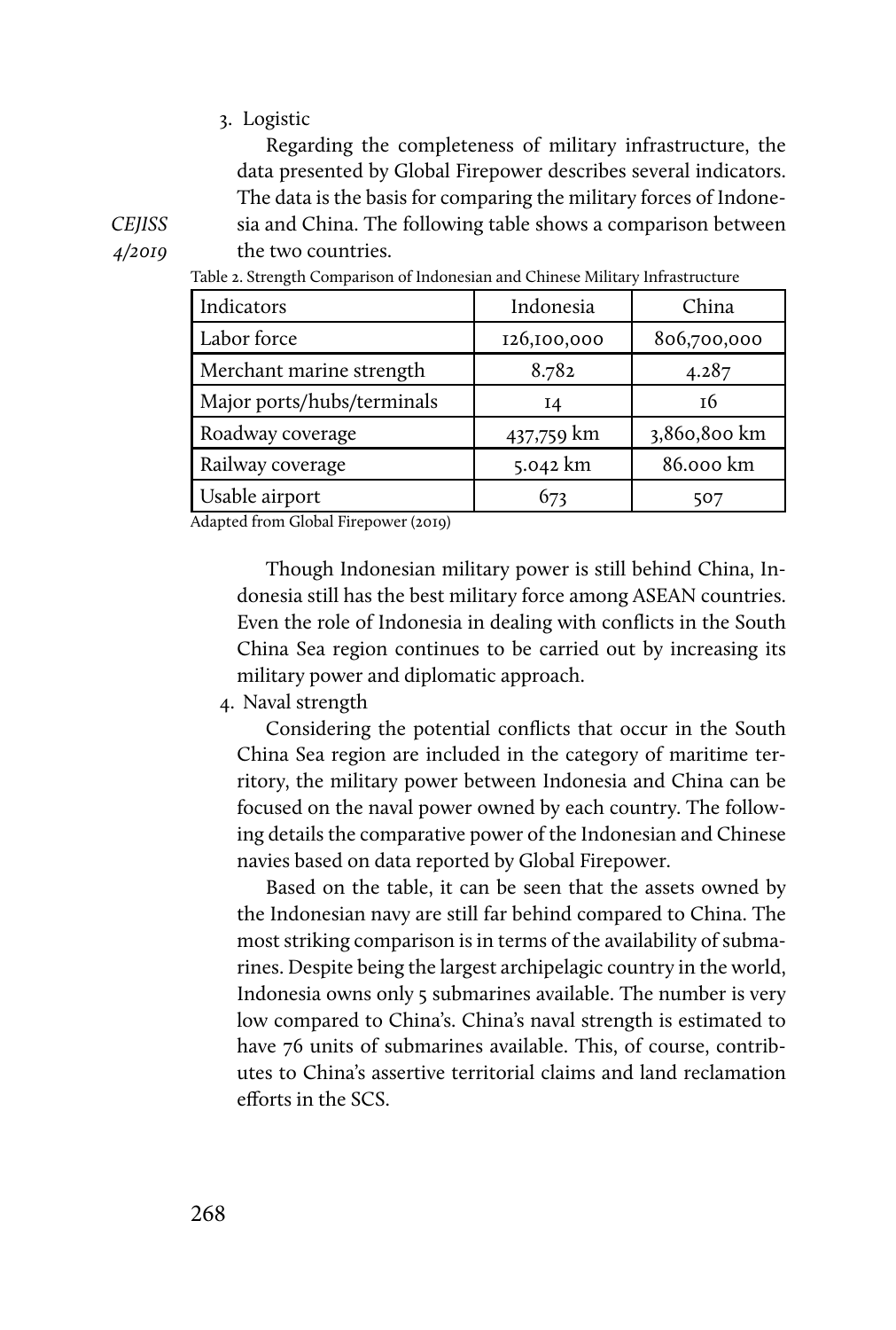| Naval Assets      | Indonesia | China           |
|-------------------|-----------|-----------------|
| Aircraft carriers | ∩         |                 |
| Frigates          |           | 52              |
| Destroyers        | ∩         | 33              |
| Corvettes         | 24        | 42              |
| Submarines        |           | 76              |
| Patrol vessels    | 139       | IQ <sub>2</sub> |
| Mine warfare      | IΙ        | 33              |
| Total assets      | 22I       | 714             |

Table 3. Comparison of Indonesia and China Naval Strength

*Muhammad Budiana Muhammad Fedryansyah Yusa Djuyandi Ramadhan Pancasilawan*

Adapted from Global Firepower (2019)

Judging by the data, Indonesia's defense in the SCS is insufficient. This refers to the idea that national defense is in the sense of deterrence or being prepared to counteract the opponent's physical strength (read: China) insufficient. Military strength with indicators of personnel and assets of the Indonesian navy, still far below China. An idea proposed by (Buzan, 1987), which stated that the national defense strategy should be able to showcase military power to prevent aggressive actions by external adversaries, can be used to draw a conclusion about Indonesia's defense strategy against China's claims in the South China Sea region. With insufficient military power, it is impossible for Indonesia to pose any significant threat against China.

Indonesian government support for its military power is part of the country's grand strategy, envisioning the concept of Global Maritime Fulcrum (GMF) in the Medium-Term National Development Plan (RPJMN) 2015–2019. Global Maritime Fulcrum (GMF) is envisioned as "intensifying Indonesia's maritime diplomacy to promote the resolution of the country's border disputes with 10 neighboring countries, maintaining Indonesia's territorial integrity, maritime sovereignty, safety, and social welfare in its outer islands, and safeguarding the national resources and exclusive economic zones by: (a) implementing maritime and land border negotiations; (b) implementing the Global Maritime Fulcrum doctrine; (c) disseminating the information including the border agreement negotiations limit the transmission power of radio. "

Therefore, it can be seen that the policies chosen by the government are related to problems at the border, such as in the South China Sea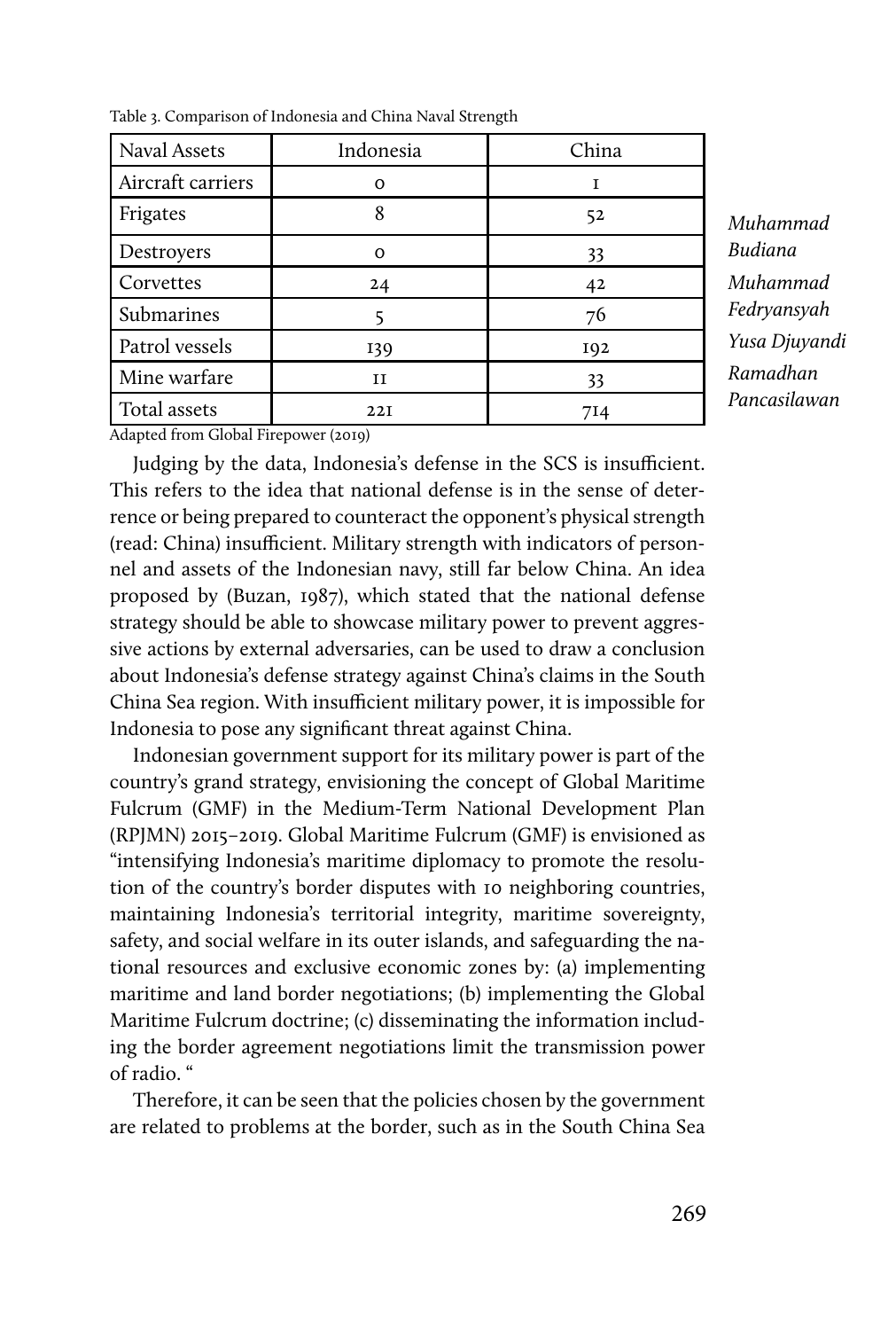region, more directed at increasing soft power. The government clearly emphasizes on maritime diplomacy efforts in promoting the resolution of the country's border disputes 10 neighboring countries. No official policy aimed at strengthening military power (hard power) has been formulated.

*CEJISS 4/2019* 

Besides being based on the 2015-2019 RPJMN, the National Defense Implementation Policy 2015-2019 can also be referred. This document is a national defense development policy that directs the formation of the National Defense Posture with active defensive principles in order to support the realization of Indonesia as the Global Maritime Fulcrum. To see the implementation of the policy, three aspects can be used, including the national defense strategy, military defense posture, and TNI doctrine (Sisriadi, 2016). In the aspect of national defense strategy, there is an emphasis on the consideration of threats, in other words substantively procedural compared to considerations of the geographical constellation. in the aspect of military defense posture, it accommodates more static aspects (strength, ability, and degree of strength) than geography. Lastly, the aspect of military doctrine which gives a clearer picture of the merging of the three units in a joint task force, the composition of which is adjusted to the characteristics of the threat and the type of operation to be carried out

Based on this explanation, Indonesia's military strength is among the best in the world. Even compared with other countries with interest in the South China Sea region, Indonesia is second only to China, which has a large number of military personnel. However, Indonesia military power is highly regarded in the international arena. Even in the Indonesian defense system, especially in dealing with the South China Sea conflict, Indonesia has prepared a whole military defense. The increasing defense budget allocation would give the Indonesian military more freedom to improve its defense equipment.

The stronger military diplomacy carried out by each country, the greater is the possibility for open conflict to manifest in the South China Sea region. With every country showcasing its military power, the world is filled with fear. As long as a military power is not limited, the potential for war is likely to increase. Therefore, based on the explanation above, the potential for conflict in the South China Sea region is highly likely. As expressed by Fisher dan Kartikasari (2001) that as long as there are differences in objectives between the two groups, conflicts will definitely occur. By seeing the potential in the South China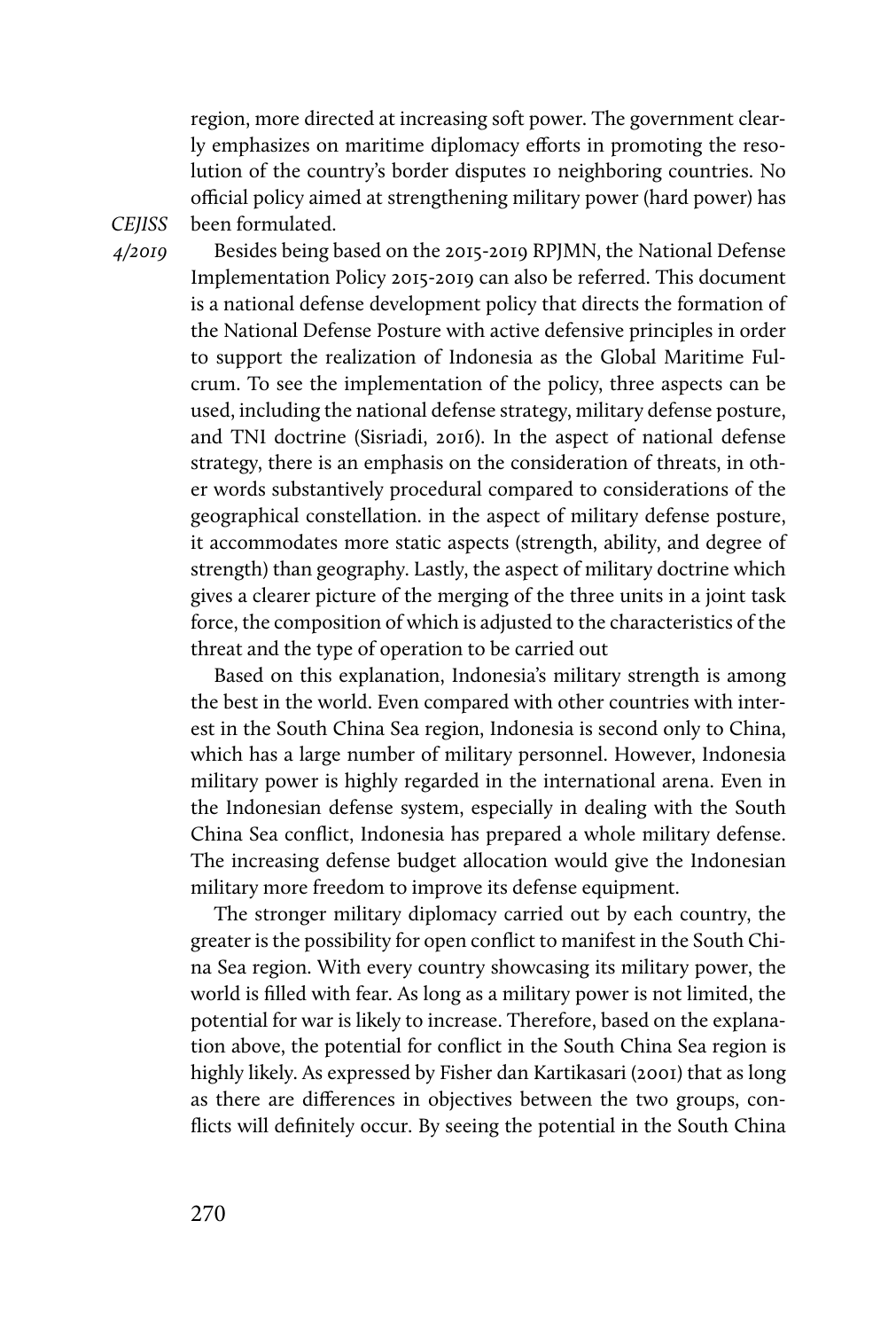Sea, each country has an interest in being able to play a greater role in the region. So that when interests collide, conflicts will take place. As long as friction has not sparked the fires of conflict, Indonesia has strengthened its military strength to be able to play a deeper role in the South China Sea area. Fisher dan Kartikasari (2001) explained that conflict situations can occur due to disputes over territories, territorial boundaries, valuable resources, legitimacy of the authorities, political ideology, ethnic differences based on race or religion, or on other matters. The South China Sea Region is a situation of territories in which natural resources are located so that they become mutually tangent between countries that have an interest in it. But in the situation of the South China Sea, disputes that arise are not always military in nature, but the potential for using military methods is always open if substantial differences between parties are not resolved.

The new strategic environment has pushed Indonesia to adopt various new policies in political and security matters. Indonesia can no longer see the South China Sea Area as not only a matter of bilateral cooperation. Changes in the constellation of conflicts in the South China Sea are encouraging countries in the region, including ASEAN members including Indonesia, to pay more attention to regional security issues. In particular, the increasing disputes in the South China Sea region involving ASEAN countries such as Brunei, Malaysia, the Philippines, Vietnam. Disputes arising from the South China Sea conflict have led to bilateral conflicts and disputes between countries raising fears of a possible military conflict, in which several ASEAN member countries were involved.

The competing claims taking place in the South China Sea clearly affect the Southeast Asian regional security. In this context, ASEAN as the most important regional organization plays a central role to maintain the political stability in Southeast Asia. ASEAN's role in this matter can be realized through the implementation of negotiations to mediate the countries involved. One of these important roles has been played by Indonesia. Various attempts have been made to reduce conflict in regional disputes in the South China Sea. However, strong nationalist sentiment, especially among the countries involved, has impacted the diplomacy process due to the strengthening of national interests. The road to cooperation among the countries involved is difficult and many times met with a dead-end (Bateman, 2011). The form of diplomacy exercised in the South China Sea is a complex one, *Indonesia Military under the Threat of Conflict in the South China Sea*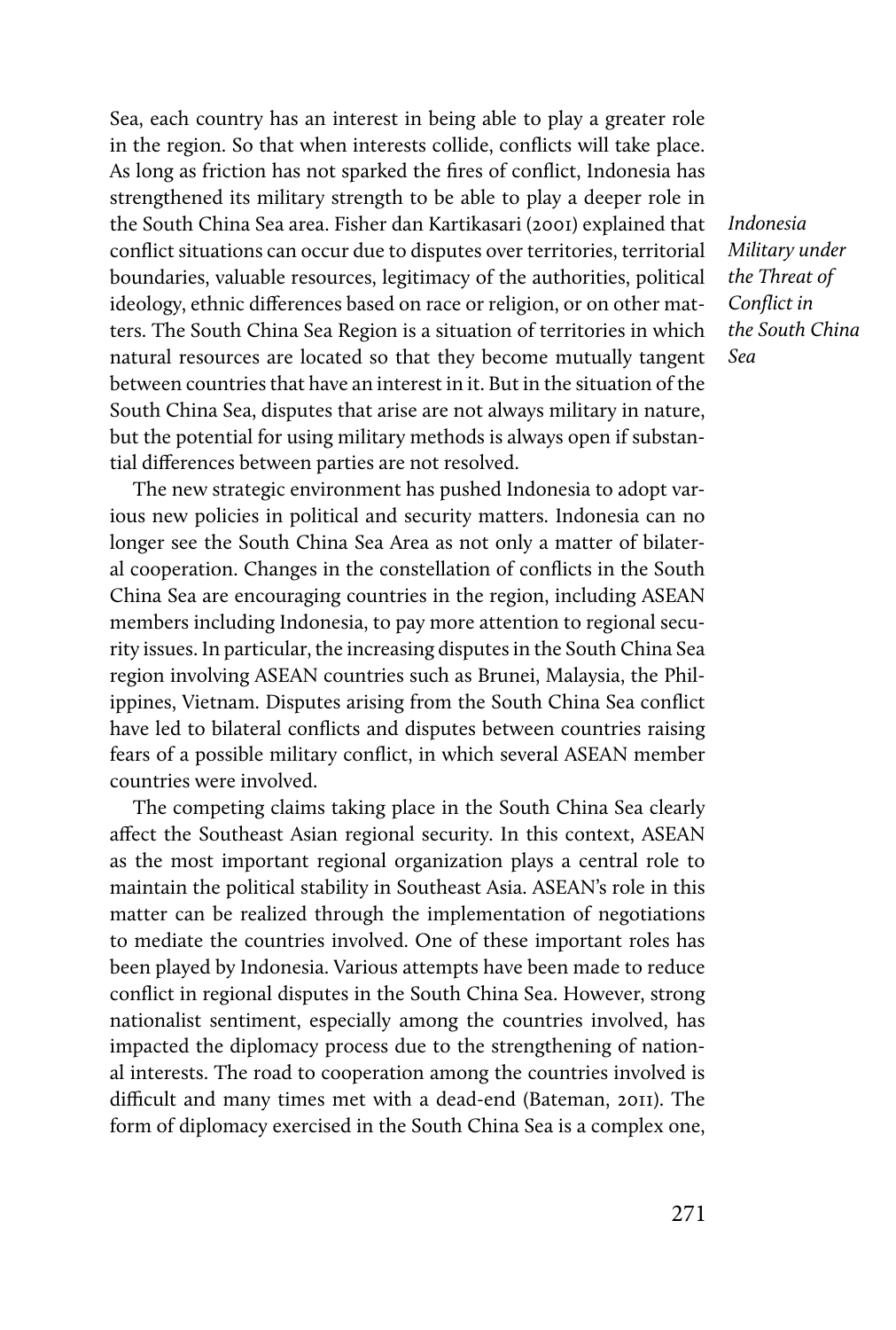interrelated and interdependent on one side, but also conflictual on the other. Therefore, diplomacy has a central role in the dynamics of international politics in the South China Sea region. Another form of diplomacy is the role of military power.

*CEJISS 4/2019* 

In addition to what was explained about the military strength developed in diplomacy in the South China Sea Region. One form of the active role of the Indonesian government in alleviating the conflicts in the South China Sea is not always by showcasing its military power. However, the role of Indonesia at this time is to contribute ideas by optimizing the resources of all the parties involved. Among others, Indonesia initiated the formation of a joint patrol in the South China Sea (Wahyudi, 2016). With the joint patrol proposed by the Indonesian government, fellow ASEAN countries work together to achieve Conflict De-escalation In this case, the Indonesian government helps solve the South China Sea problem together, in the sense that the pattern of handling conflicts in the South China Sea region carried out by Indonesia was emphasizing the pattern of persuasive relations abroad.

# **Conclusion**

The role of Indonesia in handling the South China Sea conflict is very important because, up to this point, the active role of the Indonesian government in alleviating in the South China Sea conflicts is not always by displaying military power. In doing so, the Indonesian government mainly resorts to soft power approaches, namely by providing ideas to optimize the diplomatic resources of all the parties involved. However, if the emphasis is on the defense sector, Indonesia's role can still be categorized as weak, because the military strength with indicators of the number of Indonesian naval personnel and assets is still far below that of China. The national defense strategy should ideally be able to showcase military power to deter aggressive or arbitrary actions of other parties (foreign countries), but for now Indonesia, with military power far behind China, certainly cannot pose significant threats to China's military strength.

∾

MUHAMMAD BUDIANA is affiliated with the Department of International Relations, Pasundan University, Bandung, Indonesia.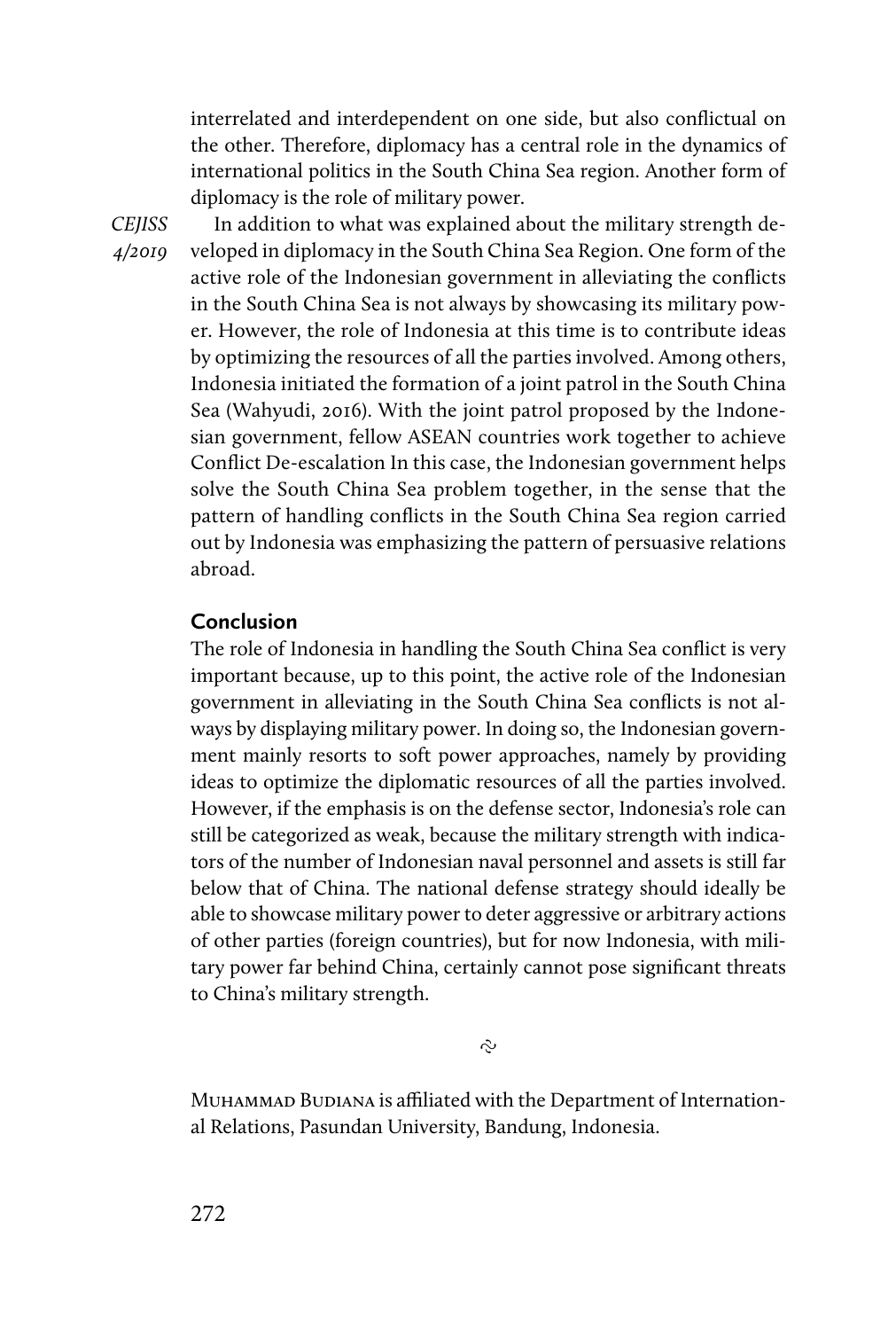Muhammad Fedryansyah is affiliated with the Department of Sociology, Universitas Padjadjaran, Bandung, Indonesia.

YUSA DIUYANDI is affiliated with the Department of Political Science, Universitas Padjadjaran, Bandung, Indonesia.

Ramadhan Pancasilawan is affiliated with the Department of Public Administration, Universitas Padjadjaran, Bandung, Indonesia.

The authors can be contacted at *yusa.djuyandi@unpad.ac.id*.

## **References**

- Aplianta, D. (2015). Indonesia ' s Response in the South China Sea Disputes : A comparative analysis of the Soeharto and the post-Soeharto era. *Journal of ASEAN Studies*, *3*(1), 1–21. https://doi.org/10.21512/jas.v3i1.749
- Ate, J. P. (2008). Pokok-Pokok Pikiran tentang Total Defense dan Implementasinya di Indonesia. In B. Sukadis & E. Hendra (Eds.), *Pertahanan Semesta dan Wajib Militer; Pengalaman Indonesia dan Negara Lain* (pp. 1–10). Jakarta: Lesperssi & Geneva Centre for the Democratic Control of Armed Forces (DCAF).
- Ba, A. (2014). Managing the South China Sea disputes: What can ASEAN do? In M. Hiebert, P. Nguyen & G. B. Poling (Eds.), *Perspective on the South China Sea: Diplomatic, Legal, and Security Dimensions of the Dispute (pp. 1-12).* Washington, DC: Centre for Strategic & International Studies.
- Bateman, S. (2011) Managing the South China Sea: Sovereignty is not the Issue. RSIS Commentaries No. 136/2011 dated 29 September 2011. Singapore: S. Rajaratnam School of International Studies, NTU.
- Beukel, E. (2010). *China and the South China Sea: Two faces of power in the rising China's neighborhood policy*. Copenhagen: DIIS Working Paper.
- Buzan, B. (1987). An Introduction to Strategic Studies. In *Introduction: Deterrence and Defence*. International Institute for Strategic Studies Conference Papers. London: Palgrave Macmillan.
- Connelly, A. L. (2016). *Indonesia in the South China Sea: Going it alone*. Sydney: Lowy Institute for International Policy.
- Dönges, H. E. ., & Hofmann, S. C. (2018). Defence As Security. In D. J. Galbreath & J. R. Deni (Eds.), *Routledge Handbook Of Defence Studies* (pp. 29–39). London: Routledge.
- Fisher, S., & Kartikasari, S. N. (2001). *Mengelola Konflik: Keterampilan dan Strategi untuk Bertindak*. Jakarta: Zed Books; British Council.
- Gumilang, P. (CNN I. (2016). Kapal Pengawas China Sempat Bayangi KRI Imam Bonjol di Natuna. Retrieved from CNN Indonesia, https://www. cnnindonesia.com/nasional/20160621133353-20-139775/kapal-pengawaschina-sempat-bayangi-kri-imam-bonjol-di-natuna.
- Kreuzer, P. (2016). A comparison of Malaysian and Philippine responses to China in the South China Sea. *Chinese Journal of International Politics*, *9*(3), 239–276. https://doi.org/10.1093/cjip/pow008
- Lunn, J. (2016) The South China Sea dispute: January 2016 update. Briefing Paper No. 7481, 28 January 2016. London: House of Commons Library.
- Plano, J. C., Riggs, R. E., & Robin, H. S. (1994). *Kamus Analisa Politik*. Jakarta: PT. RajaGrafindo Persada.

*Muhammad Budiana Muhammad Fedryansyah Yusa Djuyandi Ramadhan Pancasilawan*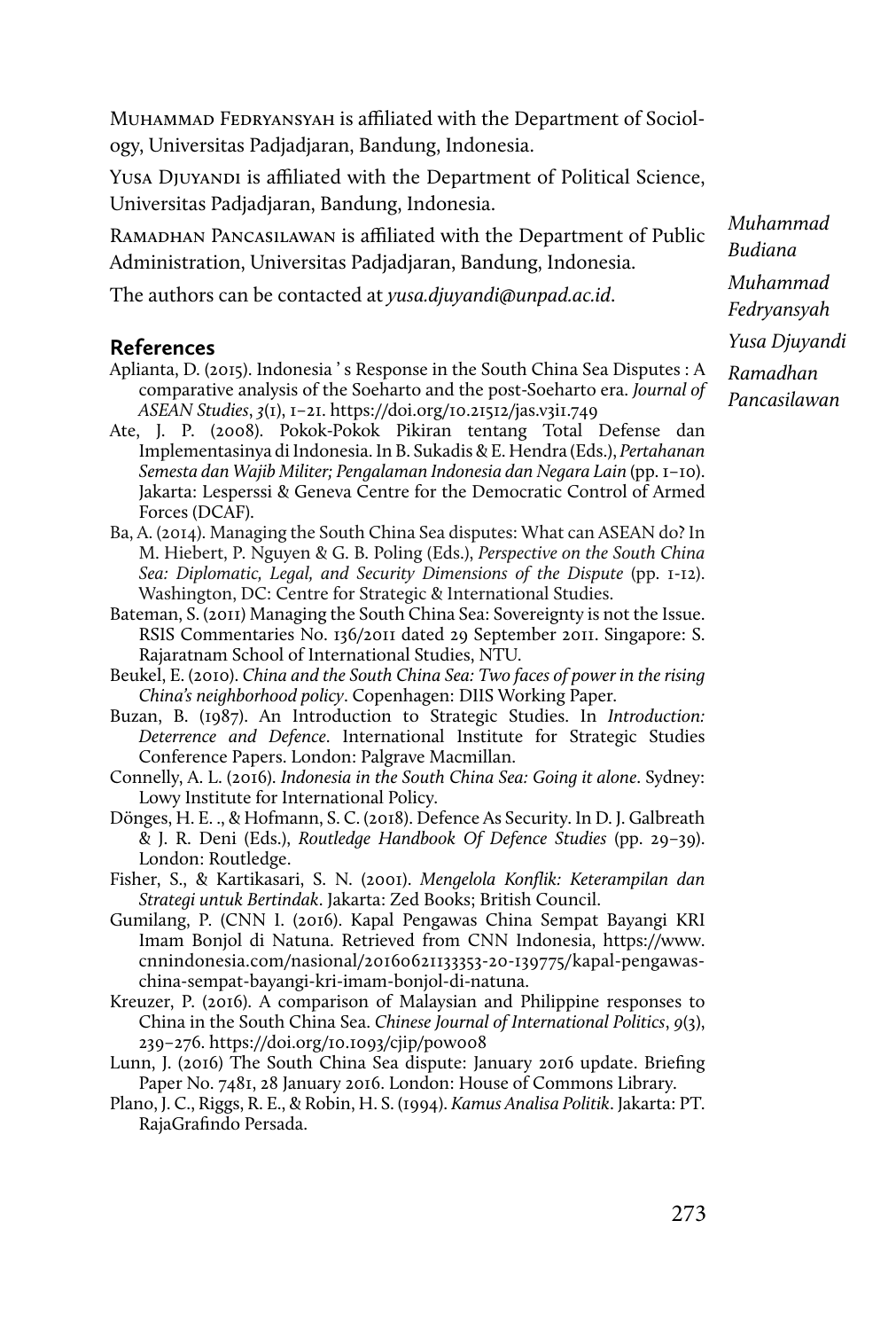Rahim, M. A. (2001). *Managing Conflict in Organizations*. Westport, Connecticut: Quorum Books.

Regilme, S. S. F. (2018). Beyond Paradigms: Understanding the South China Sea Dispute Using Analytic Eclecticism. *International Studies*, *55*(3), 213–237. https://doi.org/10.1177/0020881718794527

*CEJISS 4/2019*  Setiadi, E. M., & Kolip, U. (2011). *Pengantar Sosiologi Pemahaman Fakta dan Gejala Permasalahan Sosial: Teori, Aplikasi, dan Pemecahannya*. Jakarta:

Kencana Prenada Media Group.

- Sinaga, O., & Robertua, V. (2018). Indonesia in the South China Sea Dispute : Humble-Hard Power. *Global & Strategis*, *11*(2), 73–83. https://doi.org/http:// dx.doi.org/10.20473/jgs.11.2.2017.73-83
- Surbakti, R. (2010). *Memahami Ilmu Politik*. Jakarta: PT. Grasindo.
- Turnip, T. (2019). 2 Kapal Pemerintah Vietnam Gertak Kapal Perang TNI saat Tangkap 4 Kapal Nelayannya, Ini Kronologinya. Retrieved from Tribun-Medan.com, https://medan.tribunnews.com/2019/02/25/2-kapalpemerintah-vietnam-gertak-kapal-perang-tni-saat-tangkap-4-kapalnelayannya-ini-kronologinya
- Tellis, A. J., Bially, J., Layne, C., & McPherson, M. (2000). Measuring military capability. In *Measuring National Power in the Postindustrial Age*. Santa Monica: RAND Corporation.
- Wahyudi, A. H. (2016). Peran dan Strategi Indonesia bersama ASEAN Dalam Upaya Meredakan Konflik Laut China Selatan. *Jurnal Ilmiah Hubungan Internasional*, 8(16), 17-30. http://dx.doi.org/10.19166/verity.v8i16.723.
- Wiranto, S. (2016). Resolusi Konflik Menghadapi Sengketa Laut Tiongkok Selatan dari Perspektif Hukum Internasional. Yogyakarta: PT Leutika Nouvalitera.
- Weatherbee, D. E. (2016). *Re-Asses sing Indonesia ' s Role in the South China Sea* (No. 18). Singapore: ISEAS Yusof Ishak Institute.